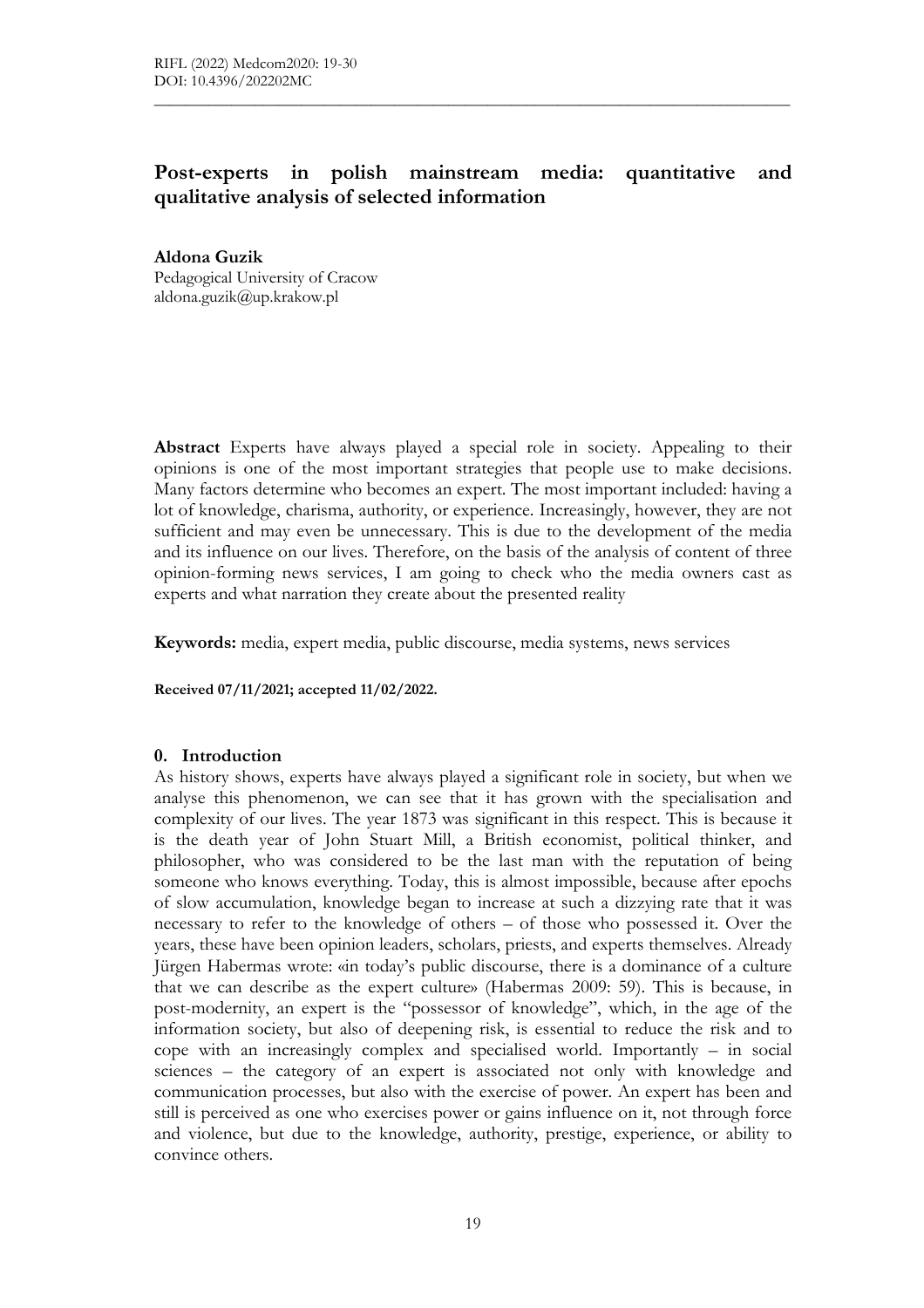This potential was discovered quite early by media people who were referring to experts in order to lend credence to their vision of reality. As is well known, the journalistic field owes its position in the social world to the fact that it has a monopoly on the mass dissemination of information, and even its creation. In this way, the field has access not only to ordinary citizens, but also to the scientists, artists, professionals, or politicians, and thus to representatives of symbolic elites. In today's media-driven world, it is precisely the mass media that make an expert visible to the public (and even that make an individual an expert), which gives him or her an advantage over others, and, at the same time, enables him or her to influence their ways of thinking. The phenomenon of expert creation, on the other hand, has intensified in the era of mass media development – mainly the Internet and the widespread belief that anyone can become an expert. Especially since we are dealing with a time that is referred to as punditocracy (Alterman 2000), and Wojciech Jabłoński (2006) has written about "expert systems" or "expert democracy". However, such "systems" are not only a means of dealing with information excess and the related risk, but also (can be) a deliberate management of information, and, consequently, the recipients and their access to knowledge. In the following article, I am going to present the results of a content analysis of three news websites: *Wiadomości* (TVP), *Fakty* (TVN), and *Informacje Dnia* (TV TRWAM), which facilitates answering questions about: thematic areas and detailed topics covered in the analysed news services, the order of their broadcast (the assigned rank/importance), with particular emphasis on the news story of the day, types of experts speaking on specific topics, and the basis of their expertise (knowledge, experience, authority, centre/institution they represent). This will allow us to look at the mechanism of creating "expert systems" by broadcasters and journalists and forming the image of the reality around us.

\_\_\_\_\_\_\_\_\_\_\_\_\_\_\_\_\_\_\_\_\_\_\_\_\_\_\_\_\_\_\_\_\_\_\_\_\_\_\_\_\_\_\_\_\_\_\_\_\_\_\_\_\_\_\_\_\_\_\_\_\_\_\_\_\_\_\_\_\_\_\_\_\_\_\_\_\_\_\_\_\_\_

## **1. Theoretical background**

Who is an expert then? Barbara Fatyga in *Słownik Terminów Encyklopedycznych* (the *Dictionary of Encyclopaedic Terms*) states that:

an expert – is a specialist in a particular field. A person with theoretical and practical knowledge of a given subject. An expert is a person whose competence you trust, who presents a broad horizon of thought and in-depth knowledge in a given field (http://ozkultura.pl/slownik-terminow-encyklopedycznych).

This definition emphasizes, on one hand, the importance of expertise, professionalism, and knowledge, and on the other hand – the significance of recognition and trust attributed to the person. Therefore, hard competences such as knowledge, experience, specialization, or professionalism are the most important factors – in addition, they must be recognised by other specialists. In this sense, the task of an expert is – through a competent expertise or an expert judgement – to contribute to the provision of balanced, reliable information based on the expert knowledge. Hence, he or she may be «a holder of scientific (scientific-technical) competences» (Kurczewska 1997: 250). As this author points out, in defining an expert, the emphasis is often placed on his or her «role of a mediator between the social structures of science and the structures of "the rest of society"» (*Ivi*: 243). This statement once again highlights the fact of recognition, i.e. being an expert is always for someone, but what is worth emphasizing – in this case, we consider as experts not only people respected by the professional community, but also by creators and users of common knowledge, that is, the audience of laymen. Such positioning of experts means that their role and importance in both of these audiences increases, so that «(they) become so socially important that their figures and actions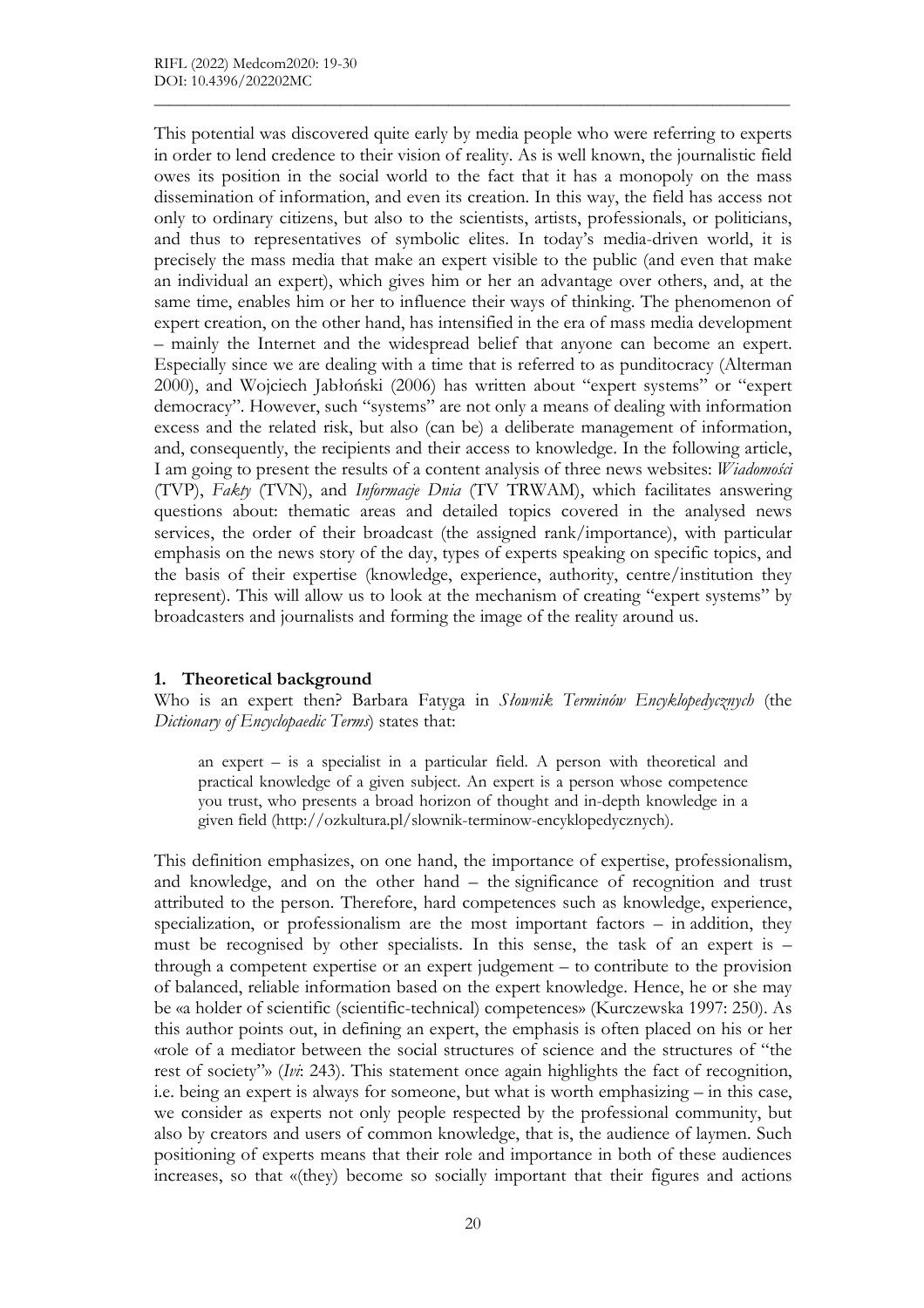assume the proportions of institutions of social life» (*Ivi*:251). The concept of institution has evolved in social sciences by reason of social change. From the Durkheim's "beliefs and manners of conduct established by the collectivity" (1999), through Parsonsian norms regulating relations between individuals, or the closer, in terms of time, approach by Shmuel N. Eisenstadt (1987), for whom institutions are socially defined norms of behaviour oriented at solving problems in the most important areas of life. The contemporary neo-institutional view of institutions refers to the oldest, formalistic institutional approaches. Here, a good example, which is also useful for considering the institution of an expert is the Douglass North's definition, for whom institutions are «man-made constraints that organize interactions» (North 1990: 97). These constraints may or may not be formal; it is important that connectedly, they form a certain order, thereby reducing the environment of uncertainty. In practice, for this author, institutions are simply *game rules* which define *sets of possibilities*, that is, available options of action (*Ivi*: 103). The above definitions impose certain expectations on experts, namely: they must play definite roles, and create the social order through systems of meaning. Thus – according to these definitions – we assume that experts are people who identify the best alternatives reducing uncertainty and risk in the diversity that surrounds us. This is a consequence of the situation described by Anthony Giddens (2008), where people's lives more and more often run within abstract systems, whose operating principles are not understood by them, so they must work up trust in experts who have this knowledge. However, to become an expert, until recently, one had to have some scientific or scientific-technical competences formally confirmed and recognised by the wider community, such as: knowledge and related competences, achievements, experience, trust, authority, prestige, or participation in power (mostly formal). Nowadays – as pointed out, for example, by Régis Debray (2010), the emphasis is on other sources of expert legitimacy due to the development of the media and their intermediation in the communication process. Therefore, postmodernity implies – in the opinion of this author – handing over of power to a new category of experts – media experts with soft skills, such as, for example, communicativeness, shortness and attractiveness of describing reality, or recognition. As Zygmunt Bauman notices, they define the hierarchy of thoughts today, replacing a university:

\_\_\_\_\_\_\_\_\_\_\_\_\_\_\_\_\_\_\_\_\_\_\_\_\_\_\_\_\_\_\_\_\_\_\_\_\_\_\_\_\_\_\_\_\_\_\_\_\_\_\_\_\_\_\_\_\_\_\_\_\_\_\_\_\_\_\_\_\_\_\_\_\_\_\_\_\_\_\_\_\_\_

It is the media value of news, and not the orthodox university standards of scientific significance, that determines the hierarchy of importance – as impermanent and unstable as the media value of messages (Bauman 1995: 235).

It is because reaching out or being heard is what counts, and it is not the substantive level or accuracy of the argument, hence the access to the medium is important. Therefore, new categories of experts appear, for example, "talking heads"<sup>1</sup>, i.e. experts and specialists whose task is to confirm or disprove certain claims presented in a footage. They are often the basis for making the vision of reality presented in it credible, somewhat in line with the principle of "authenticating" often used in commercials. Most often, in this case, the "talking heads" are representatives of science, who are supposed to give the footage a "better quality" with the prestige, esteem, and dignity of science. Another category of media experts are *fast-thinkers* (Bourdieu 2011), who have a ready answer to any topic; for example, celebrities, but also journalists, prove themselves in this role.

Therefore, in today's mediatized world, the continuum of images that experts bring to life in the public discourse, and which constitute the spectrum of possible ways of

<sup>1</sup> A concept introduced by Krzysztof Kieślowski in 1980.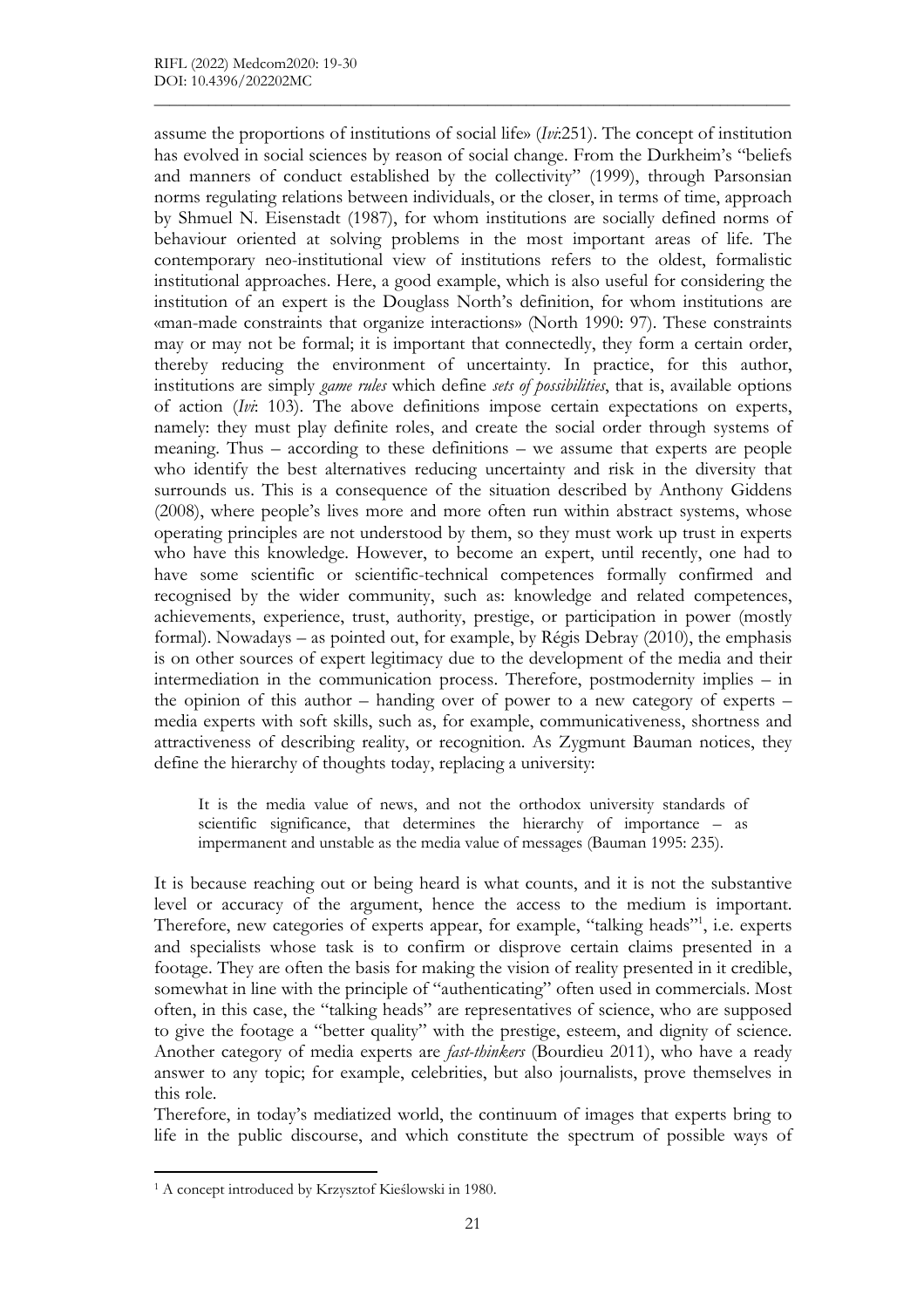perceiving the presented reality by the viewers, seems to be important. As Marek Czyżewski claims, they provide «the possibility to form symbolic power by granting public legitimacy to certain issues and positions […]» (Czyżewski, Kowalski, Piotrowski 1997: 12-15). By controlling the content of public debate, symbolic elites exercise power over members of society in the sphere of reality assessments, and thus significantly influence their behaviour. The cultural-normative control over public discourse takes place on two levels: «influencing the views and behaviour of citizens by creating a hierarchy of importance of matters, and by creating criteria for their evaluation» (Trutkowski 2007: 186).

\_\_\_\_\_\_\_\_\_\_\_\_\_\_\_\_\_\_\_\_\_\_\_\_\_\_\_\_\_\_\_\_\_\_\_\_\_\_\_\_\_\_\_\_\_\_\_\_\_\_\_\_\_\_\_\_\_\_\_\_\_\_\_\_\_\_\_\_\_\_\_\_\_\_\_\_\_\_\_\_\_\_

Hence, it can be concluded that, although one of the main tasks of modern experts should be explaining complex issues and providing the viewers with commonly understood descriptions of social reality, and thus, in line with the Joanna Kurczewska's suggestion, intermediation between the mountains of knowledge structures and the masses, they are more often used instrumentally by media holders to legitimise their version of events.

### **2. Methodology**

Therefore, in the analysis of opinion-forming news services, a question arises: to what extent does a debate of experts presented in the media help in finding oneself in the maze of information, and to what extent is it formed by broadcasters in order to exercise power over the viewers? To give an answer, I decided to perform a quantitative and qualitative analysis of three news services that broadcast in the Polish media. In this case, the following services were studied: *Wiadomości* (the public TVP1), *Fakty* (the commercial TVN), and *Informacje Dnia* (non-commercial TV Trwam)<sup>2</sup> from one-month period: from 6 November 2018 to 6 December 2018, as well as punditries presented in them. The analysis concerned the main editions of news services from the period of a full month, i.e. 90 materials (3 stations times 30 editions of news services) compared with each other in terms of the types of presented content, experts, and their punditries.

#### **3. Results and Discussion**

## **3.1 Quantitative analysis**

As indicated above, the debate/statements of experts in nationwide news services should, by definition, help the society find itself in the maze of information and form an opinion about social reality. Therefore, their selection by the media disposers and journalists themselves should be based on hard competences of the invited experts, i.e. on knowledge, experience, and recognition from both the professional community, and the audience. Therefore, do the media fulfil the mission of providing reliable knowledge in this respect, constituting a forum for public debate in some way, or do they treat experts instrumentally in order to authenticate their version of events?

As the analysis shows, all stations have been dominated by footages from three main thematic areas: politics, economy, social issues, and on TV Trwam, additionally those related to religion/faith/church. The media messages have focused mainly on current events in the country, such as: Independence Day celebrations, the scandal around the

<sup>&</sup>lt;sup>2</sup>This choice was dictated by the fact that they remained at the forefront of the most watched TV stations and news programs (with the exception of TV Trwam), moreover, they present different views on the presented reality, which, in turn, is a result of the fact that they represent three types of media: commercial, non-commercial, and public media.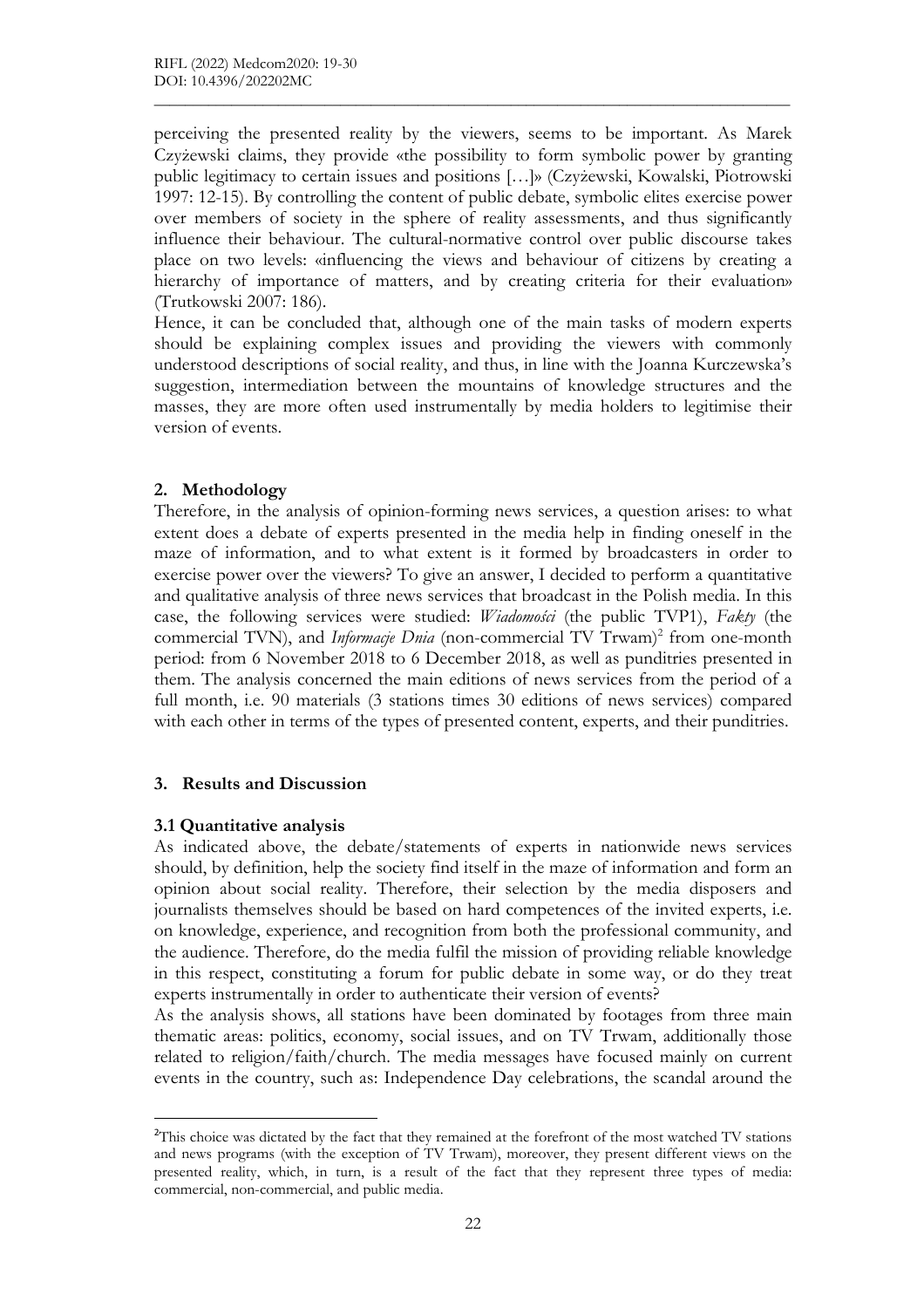Polish Financial Supervision Authority, the dispute over the courts (Supreme Court), climate summit, local election, topics related to the opposition, a summary of the three years of governance of PiS, and the scandal around VAT. As we conclude, the stations and their disposers have focused on specific national problems, mainly related to politics and scandals generated by politicians, leaving little room for social and economic issues. In all the analysed services, much less space has been taken up by information from the world concerning three topics: the war in Ukraine, the protests of yellow waistcoats in France, and the protracted Brexit process. Thus, the domestic topics have outweighed news from the world.

\_\_\_\_\_\_\_\_\_\_\_\_\_\_\_\_\_\_\_\_\_\_\_\_\_\_\_\_\_\_\_\_\_\_\_\_\_\_\_\_\_\_\_\_\_\_\_\_\_\_\_\_\_\_\_\_\_\_\_\_\_\_\_\_\_\_\_\_\_\_\_\_\_\_\_\_\_\_\_\_\_\_

The use of a "gatekeeper" is noticeable in all the stations. Objectively speaking, his or her existence comes from the limited capacity of a media channel. In practice, however, the gate in which he or she operates, is the position of power. The selection process is not objective - it forms editorial lines, takes something off the air, or on the contrary - it gives an importance rank. This, in turn, is related to the second technique used by the analysed stations: counter-sepization and sepization of social problems, which are aimed at giving importance or unimportance rank to the presented cases. As Marek Czyżewski writes,

The procedures of sepization, consisting in paving over or active annulment, are opposed by ( ... ) counter-sepization procedures undertaken by other participants of the discourse, consisting in validating, disclosing, publicizing, and making the subject of interest what others considered irrelevant (Czyżewski, Dunin, Piotrowski 1991: 7).

Their enhancement has been the order of the day hypothesis, which manifested itself in setting the "news of the day", i.e. the information that is presented first and takes up the most airtime within the edition. As it results from the analysis, in all stations this information have been related to the scandal around the PFSA, so this event was considered by the disposers of individual stations to be the most important in the period, receiving the importance rank that has been then taken over by the viewers of individual stations.

Another mechanism that gives rank to the presented issues, noticeable in the analysed material, is the method of authenticating the presented vision of reality. This mechanism was based mainly on the statements of invited experts were to give the importance and truthfulness rank to the narratives adopted by the stations. On the basis of the analysis of the collected material, four main types of experts who have been invited to particular stations can be distinguished. They include: politicians, scientists, specialists, and publicists; in addition, on TV Trwam, priests have appeared as experts (due to the station profile). This is consistent with the results of the Edelman Trust Barometer<sup>3</sup> survey conducted for 20 years, which check the level of trust of 28 nationalities in four types of institutions, including governmental, non-governmental, media, and business institutions. As the results of this research show, Poles trust the following types of experts the most: technological (professionals) and science experts, but also journalists, and (surprisingly) politicians. The results are shown in the chart below.

<sup>3</sup>Edelman Trust Barometer is an international trust and credibility survey carried out for 18 years by Edelman – the world's largest network company specializing in marketing communication and public relations. The survey was conducted in 28 countries on a sample of 34,000 adults using online surveys. Study period: 19 October 2019-18 November 2019.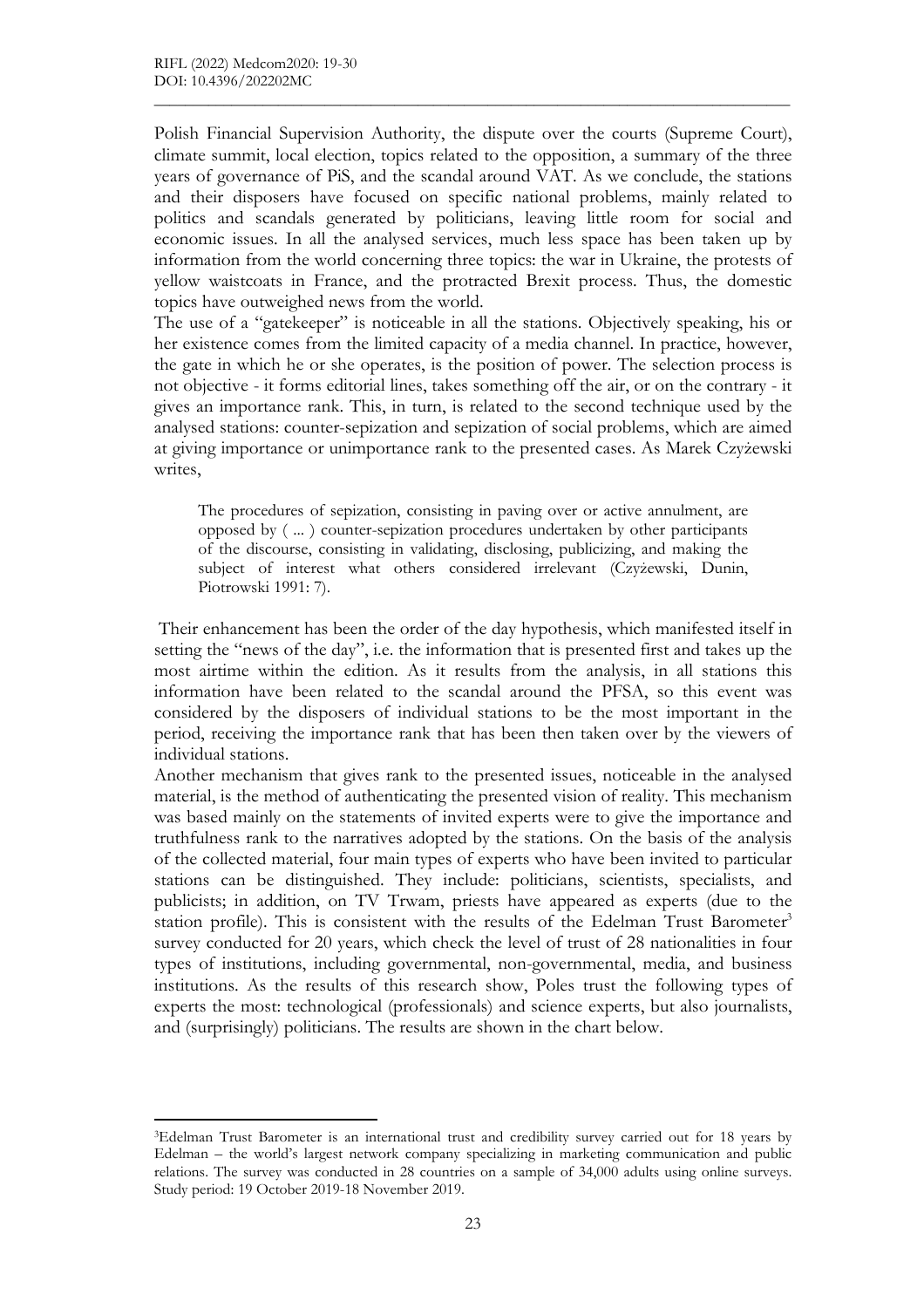

f. 1. Who do Poles trust? Who do Poles trust?

Source: https://www.wirtualnemedia.pl/artykul/edelman-trust-2019-spoleczenstwa-corazmniej-ufne-i-coraz-bardziej-przestraszone-wyniki-komentarz (05.05.2020).

The disposers of all the analysed types of stations (and news services) have also considered these types of experts to be a reliable and important source of knowledge for their recipients. However, the stations are differentiated by the frequency of presenting particular types of experts, which may indicate their rank/importance in the station, and the role that has been entrusted to them.



f. 2. Types of experts in individual news services Types of experts in news sites  $(N = 1132)$ . Source: Own research.

As we can see in the above chart, in all the services, there have dominated politicians in the role of experts, whose legitimation as experts was: the experience, function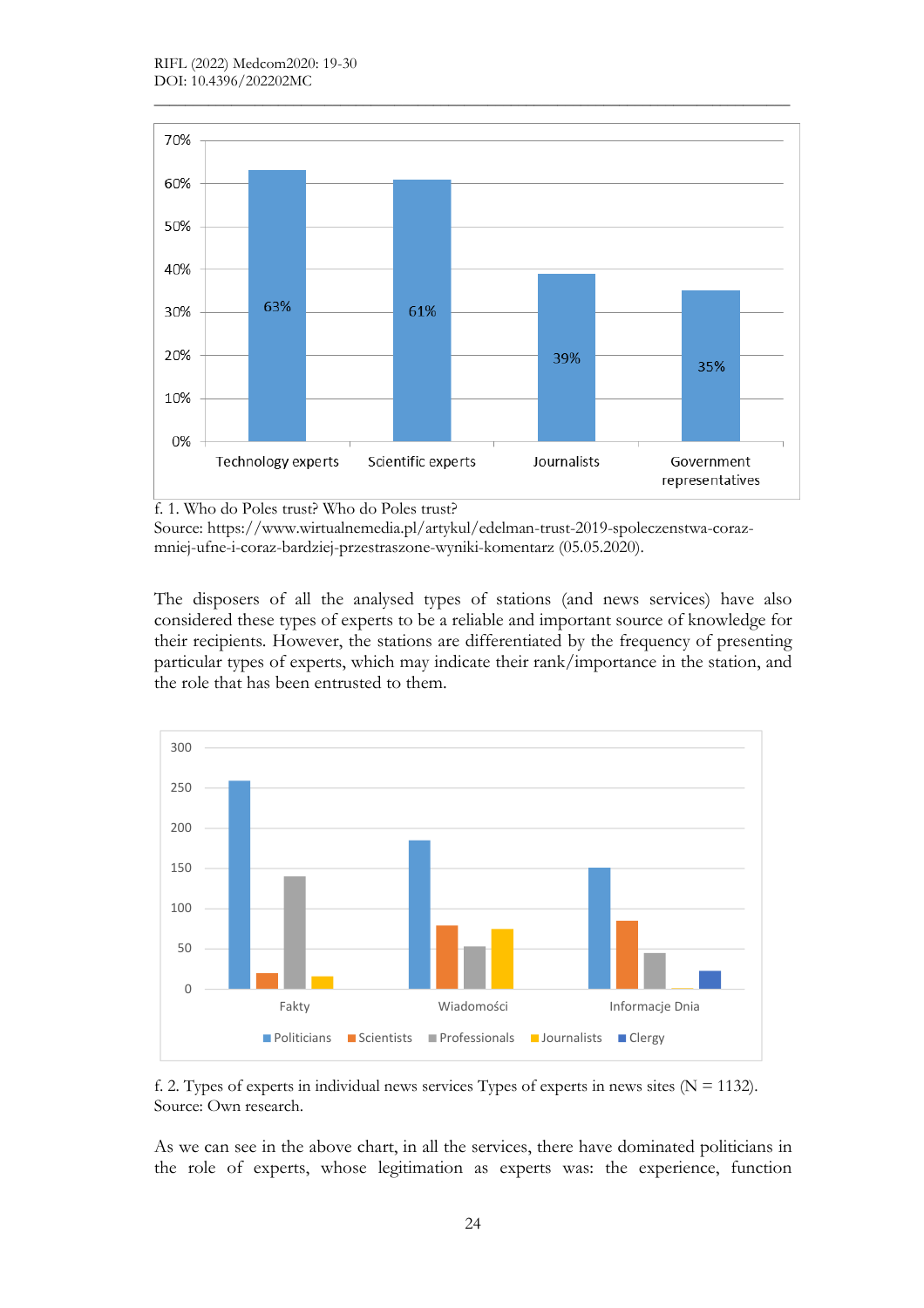performed (participation in power), and (very often) the education. Most often, they have acted as experts in *Fakty* – 60% of all experts speaking there, while in *Wiadomości* and *Informacje Dnia* they constituted almost half of all speaking experts, respectively: 47% and 46%.

\_\_\_\_\_\_\_\_\_\_\_\_\_\_\_\_\_\_\_\_\_\_\_\_\_\_\_\_\_\_\_\_\_\_\_\_\_\_\_\_\_\_\_\_\_\_\_\_\_\_\_\_\_\_\_\_\_\_\_\_\_\_\_\_\_\_\_\_\_\_\_\_\_\_\_\_\_\_\_\_\_\_

The distribution of politicians as experts in terms of represented political options is interesting. The analysis shows that in all the stations, the most statements have been made by politicians of Zjednoczona Prawica, who have accounted for 62% of all politicians speaking in *Wiadomości*, in *Informacje Dnia* – 52%, and in *Fakty* - 46%. On the other hand, politicians of the broadly understood opposition have been speaking more often in *Fakty* - 41% than in *Informacje Dnia* or in *Wiadomości* - 29% in each. Other politicians (e.g. independent politicians) have constituted a minority in all the stations: 19% in *Informacje Dnia*, 13% in *Fakty*, and 9% in *Wiadomości.*





Therefore, the studied services have not enabled an on-air observation of the debate process based on a direct confrontation of different attitudes resulting from distinct ideological orientations. In the main editions of news services, there has been no classic exchange of views, but only the presentation of one's own opinion. The analysis shows that all the stations have presented politicians of political options characterized by an ideological and world view orientation that is similar to that promoted by the TV station. As shown in Figure 2, *Fakty* are based mainly on the statements of politicians in the role of experts, but, as a counterbalance, this station maintained a fairly equal ratio of the number of statements of the ruling-faction representatives to the number of statements of the opposition representatives  $-46\%$ : 41% (Figure 3), therefore, in this case, it maintains a show of a debate, or attempts to use two-sided argumentation in order to present the recipients with two different points of view, and provide them with an opportunity to form an opinion on the topic. In turn, in both *Informacje Dnia*, and *Wiadomości*, these proportions are strongly distorted in favour of the ruling faction. In *Informacje Dnia*, it is the ratio of 52%: 29%, and in *Wiadomości*: 29%, therefore, in these cases, a conclusion may be made that there is no debate, i.e. there is a presentation of one (or the only correct) vision of reality that, in the case of TV Trwam, is justified by the station profile – which is non-commercial, heterodox, educational and guiding, religious, and Catholic-national. However, this should not take place on TVP1, as it is a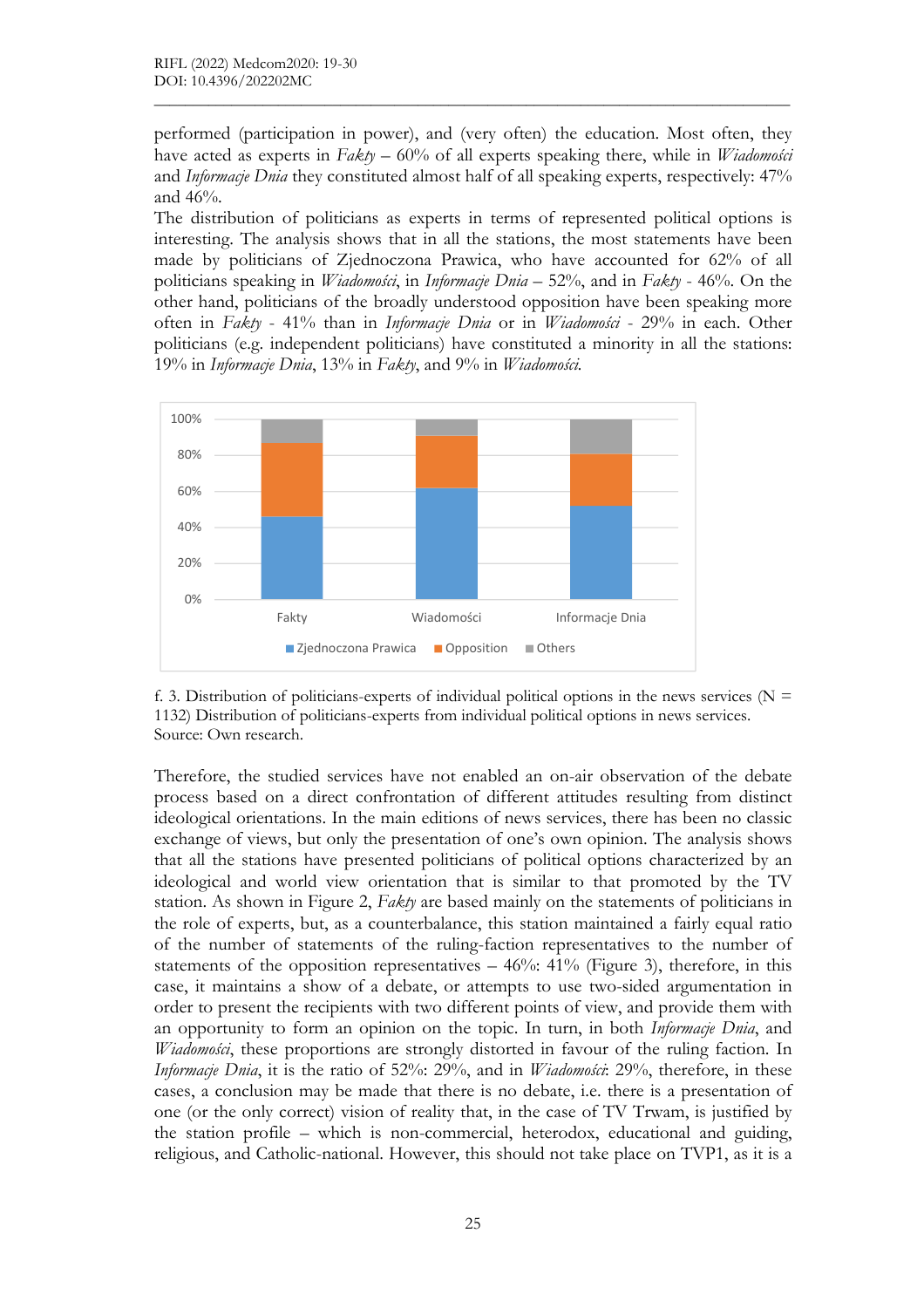public television with the mission of presenting reality objectively and honestly, as it is enshrined in its statute.

\_\_\_\_\_\_\_\_\_\_\_\_\_\_\_\_\_\_\_\_\_\_\_\_\_\_\_\_\_\_\_\_\_\_\_\_\_\_\_\_\_\_\_\_\_\_\_\_\_\_\_\_\_\_\_\_\_\_\_\_\_\_\_\_\_\_\_\_\_\_\_\_\_\_\_\_\_\_\_\_\_\_

While politicians dominated in terms of numbers in each of the analysed stations, the other types of experts differentiate individual services. In *Informacje Dnia*, the second largest category of experts has been formed by scientists - 26%, then professionals - 14%, and priests – 14%, and we have only one representative of journalists as an expert. In *Fakty*, the second largest category of experts has been formed by professionals - 34%, then scientists – 4%, and journalists – 2%. However, in *Wiadomości* their order has been as follows: scientists  $-20\%$ , publicists  $-19\%$ , and professionals  $-14\%$ . The rank is therefore assigned to experts by the stations, or rather by their disposers or journalists, and is not a result of their competence or the trust of viewers.

According to the research, scientists occupy a high position in the media hierarchy of experts (apart from  $Fakty$  – here, they constitute only  $4\%$ ), which is legitimized by the education, knowledge, academic degree or title, and the rank of the centre/institution they represent, as well as the experience (work in a research centre) of many years. The importance of these attributes of scientists' expertise also differentiates the stations. In *Informacje Dnia*: political scientists, historians, economists, and sociologists have been speaking the most often. In *Wiadomości*, the structure of the speaking scientists has been similar; they have included mainly: political scientists, economists, historians, sociologists. In turn, the *Fakty* service has authenticated its footages with the help of the following experts-scientists: economists, historians, biologists and physicists, lawyers, and political scientists.

All of the analysed services have been similar in terms of the structure of professionals acting as experts (in this case, the legitimation involves: the experience, education, specialization, and knowledge). Most often, they have included: doctors, lawyers, political scientists, economists, and in *Wiadomości*, additionally, representatives of secret services.

On the other hand, the category of journalists has strongly differentiated the analysed stations. In *Informacje Dnia*, only one journalist from *Nasz Dziennik* has appeared in this role, who additionally commented on the material about abortion, in *Fakty*, they have been journalists from: *Polityka*, *Newsweek Polska*, *OKO.press*, and TVN reporters, and in *Wiadomości*, journalists from: *Gość Niedzielny*, *Gazeta Polska*, *Gazeta Polska Codziennie*, *Sieci*, and *Do Rzeczy*. Often, in this news service, journalists have commented on matters from many different areas of life (politics, economy, society, world view), which has given them the role of "fast thinkers". We can therefore conclude that the administrators of the analysed stations and/or their journalists cooperate only with those media that represent a similar world view profile, creating specific information bubbles that allow viewers to maintain the comfort of a coherent vision of the world.

Interestingly, during the analysis, I have not noted a single statement by a celebrity as an expert. However, I have been struck by the fact that most of the presented topics have been mainly discussed by men in the role of experts, even in a footage about women in *Wiadomości*: *"*Polish Dream of Successful Women. Three Successful Women" aired in the celebration of Independence Day.

## **a. Qualitative analysis**

Television, in addition to "hints" on what to think about, gives viewers promptings about how to think about a given social problem, that is, it creates a framework for its understanding by viewers. Therefore, by fulfilling the role of a social interpreter, it conveys representations of reality in a relatively closed and ready-made form to society. Hence, the analysis of the content of the experts' speeches should always be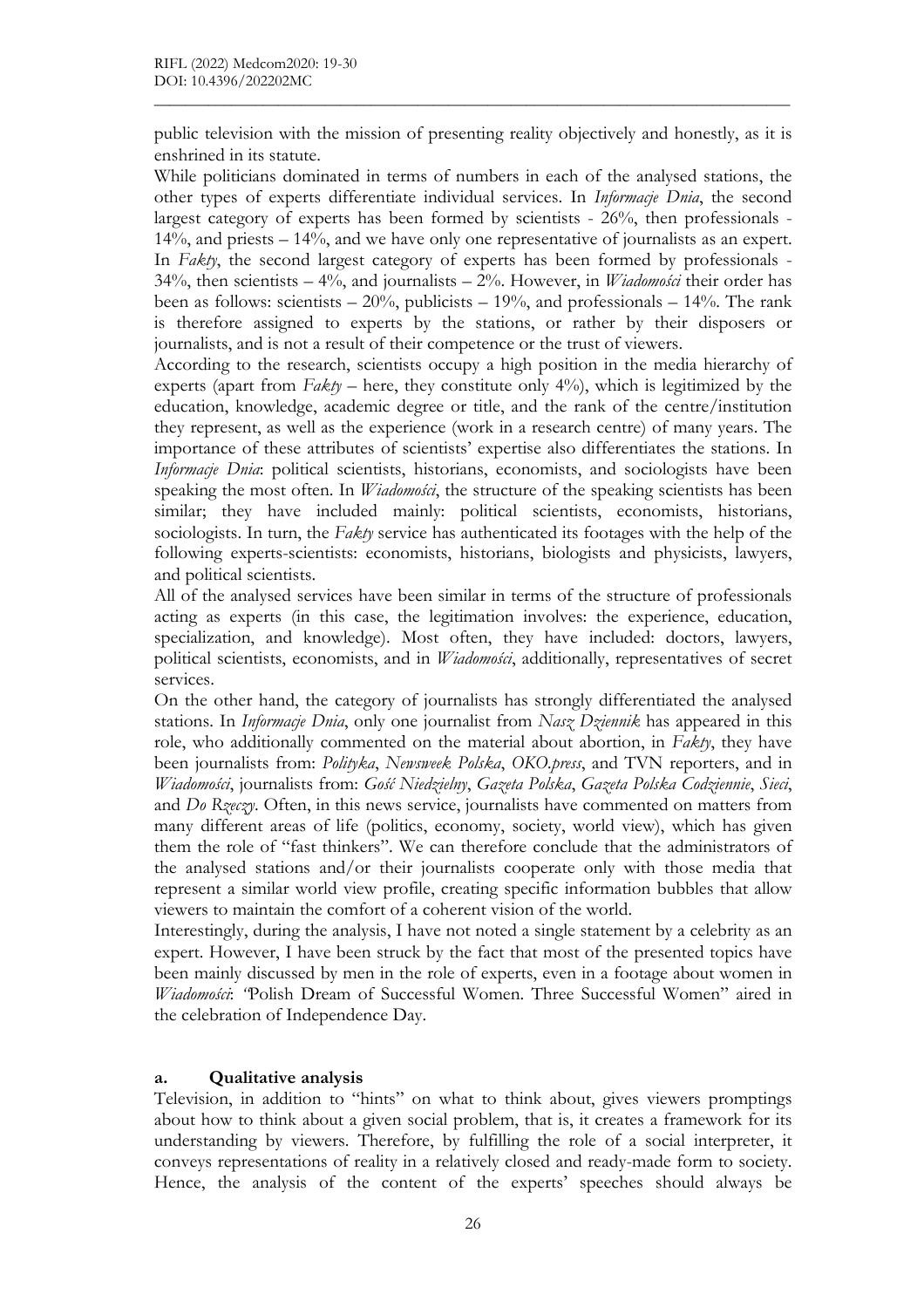accompanied by the question to what extent the mode of communication chosen by the editors (focalizer) is based on informing, leaving room for reflection for the viewers, and to what extent it escapes into a persuasive message by referring to the rhetorical "background" of "its" experts (narrator). By examining this intra- and inter-textual linguistic context, we can reconstruct the narratives present in each station leading to the creation of images of the depicted reality, and through this, we are able to identify the functions and tasks of experts involved in this picturing (or "performance"). Therefore, the qualitative analysis was aimed to reconstruct:

\_\_\_\_\_\_\_\_\_\_\_\_\_\_\_\_\_\_\_\_\_\_\_\_\_\_\_\_\_\_\_\_\_\_\_\_\_\_\_\_\_\_\_\_\_\_\_\_\_\_\_\_\_\_\_\_\_\_\_\_\_\_\_\_\_\_\_\_\_\_\_\_\_\_\_\_\_\_\_\_\_\_

1. narratives about reality, manifested in the experts' punditries (language) within the specific issues – with what key words they built narratives around the events, and

2. the functions/tasks of experts performed by them in news services.

After analysing the collected material, we have come to the conclusion that each of the stations used various means to exert influence, including socio-technical (e.g. authority, repetition, bridging – here, including frequent historical analogies, e.g. *Targowica*), persuasive (language – key words, suggestive phrases, metaphors), as well as expressive (emotions and evaluations) means. All this is done in order to lay the groundwork for the viewers to accept the thesis put forward by the station's holder, as it is language that shapes reality in rhetoric. The dominant narrative was that of war (*attack, defence, battle*), affair and mafia (*gangsters, deal, PiS brazen octopus, aggro*), and less frequently a narrative creating an image of a proud nation and state (*patriotism, national unity, a common white and red march*). For me, personally, it was a surprise that a non-commercial, ideological station – TV Trwam – in its *Informacje Dnia* presented reality in a moderately neutral way, preserving (admittedly, to a small extent) snippets of a public debate by using, among others, two-sided argumentation, usually presenting the point of view of both the ruling party and the opposition. Although it was also dominated by a war and scandal narrative, in comparison to the other stations (TVN and TVP1) it still took the form that strived to maintain neutrality. A good example of this are the punditries of experts on the Independence Day celebrations, in which, admittedly, two images of this event appeared: on one side, an image created by the government, which co-organised the celebrations and nurtured patriotic attitudes: *a celebration of patriotism and patriots, security, a common white and red march*, while on the other side, an image built by the opposition, to which the following expressions were attributed: *the total opposition frightens people, contempt for patriots, fascists disgraced the celebration* (Zandberg), *threat, inflaming conflict, attacking a grassroots initiative*. However, in the end, the image of the *march of thousands of Polish patriots* remained in the memory (Tumanowicz). On TVN, despite the holiday which should unite Poles, the narration used by the invited experts built deep political and social divisions based on information about organizing or blocking the Independence March using negative terms and words; for example Jacek Protasiewicz (PO) – *it will be a march of racists and anti-Semites*, on the other side of the political barricade Dominik Tarczyński (PiS) answered him: *the idiot insulted Poles by saying that they, that they are racists*, and Marek Jakubiak (Kukiz '15) accompanied him: *ruffians, you are destroying our state in front of the whole world*. In addition, the government was attacked by suggestions that it cooperates with *bandits and extremists* with referring to the colloquial language: *a dope selfie with some fascist in a balaclava* (Władysław Frasyniuk). I think this is also part of the station's melodoxy, i.e. broadening its audience (in this case, a message towards the younger generation of viewers). This vision was given credence by quoting xenophobic statements of Robert Bąkiewicz, the organiser of the Independence March:

Jews are in a completely different cultural circle, they perceive certain principles differently than we do (further) ... in the police, the percentage of Ukrainians is far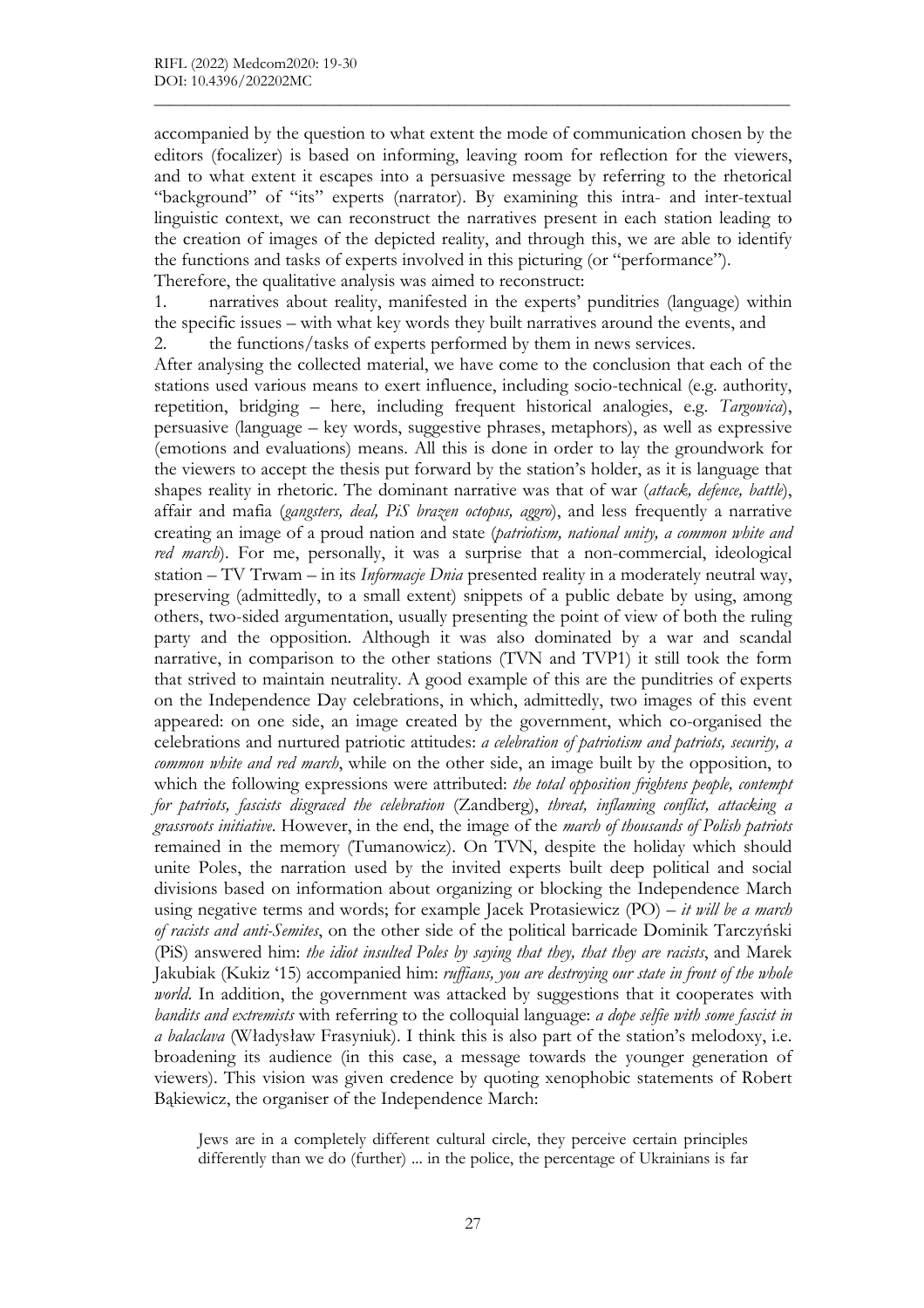too high (further) ... they deliberately pursue a policy of nationality swapping in our country (TVN, 12.11.2018).

\_\_\_\_\_\_\_\_\_\_\_\_\_\_\_\_\_\_\_\_\_\_\_\_\_\_\_\_\_\_\_\_\_\_\_\_\_\_\_\_\_\_\_\_\_\_\_\_\_\_\_\_\_\_\_\_\_\_\_\_\_\_\_\_\_\_\_\_\_\_\_\_\_\_\_\_\_\_\_\_\_\_

On the other hand, in TVP1, apart from creating images of internal antagonisms and divisions (*banning the march, fascists, Nazis, attempts to spoil the celebration, grassroots initiatives*), we also have the image of an external conflict on the line: Poland–EU, for example, the same statement by Guy Verhofstad about *Polish fascists marching shoulder to shoulder with the government* was quoted several times. Admittedly, the day after the holiday, it was mentioned that world media coverage changed to positive, but with the emphasis that this was the result of *Poles making it happen by uploading photos to the Internet, adding that the censorship in new media and of new media is impossible* (referring, among others, to the ACTA 2 directive adopted by the EU Parliament – also by the votes of PO MEPs, called the Internet Censorship Act – again a bridging technique). The same technique was used to discredit the previous government: *the celebrations made the public realise that that formation did not deserve to govern, which is why it centred around PiS (Czesław Nowak, President of the "Godność" Association).* The only objective aspect of the information about the Independence Day celebrations consisted in the punditries of scientists (historians) bringing the viewers closer to the historical facts of the period.

Let's compare some more key words that were used in all news services and that definitely built a negative narrative around the Independence Day. The table below summarises the key words from the analysed stations.

| Keywords        | Negative                     | Positive / Neutral                                 |
|-----------------|------------------------------|----------------------------------------------------|
| Informacje Dnia |                              | frightening people, a patriotism, a celebration of |
|                 |                              | contempt for patriots, patriotism, security, a     |
|                 | fascism, threat, inflaming   | common white and red                               |
|                 | conflict, accusations and    | march                                              |
|                 | speculations                 |                                                    |
| Fakty           | fascists, nationalists,      | independence<br>day,                               |
|                 | bandits, extremists,         | celebration                                        |
|                 | incidents, scuffles, insult, |                                                    |
|                 | two marches, march           |                                                    |
|                 | prohibition, last battle     |                                                    |
| Wiadomości      | march prohibition, wrong     | grassroots initiatives,                            |
|                 | decision, "T-shirts with the | common celebration, the                            |
|                 | Constitution", fascists,     | idea of uprisings, a                               |
|                 | Nazis, attempts to spoil the | common white and red                               |
|                 | holiday, disgrace of the     | march, success of the                              |
|                 | Polish patriots, scurrilous  | government, a great holiday                        |
|                 | reports from abroad, media   |                                                    |
|                 | with foreign capital         |                                                    |

f. 4. Key words in analysed news services.

Source: Own research.

As can be seen, they are dominated by negative terms that are part of the war-affair narrative: frightening, threat, conflict, battle. Positive terms referred to the march itself and to historical descriptions: a common white and red march, patriots, uprisings.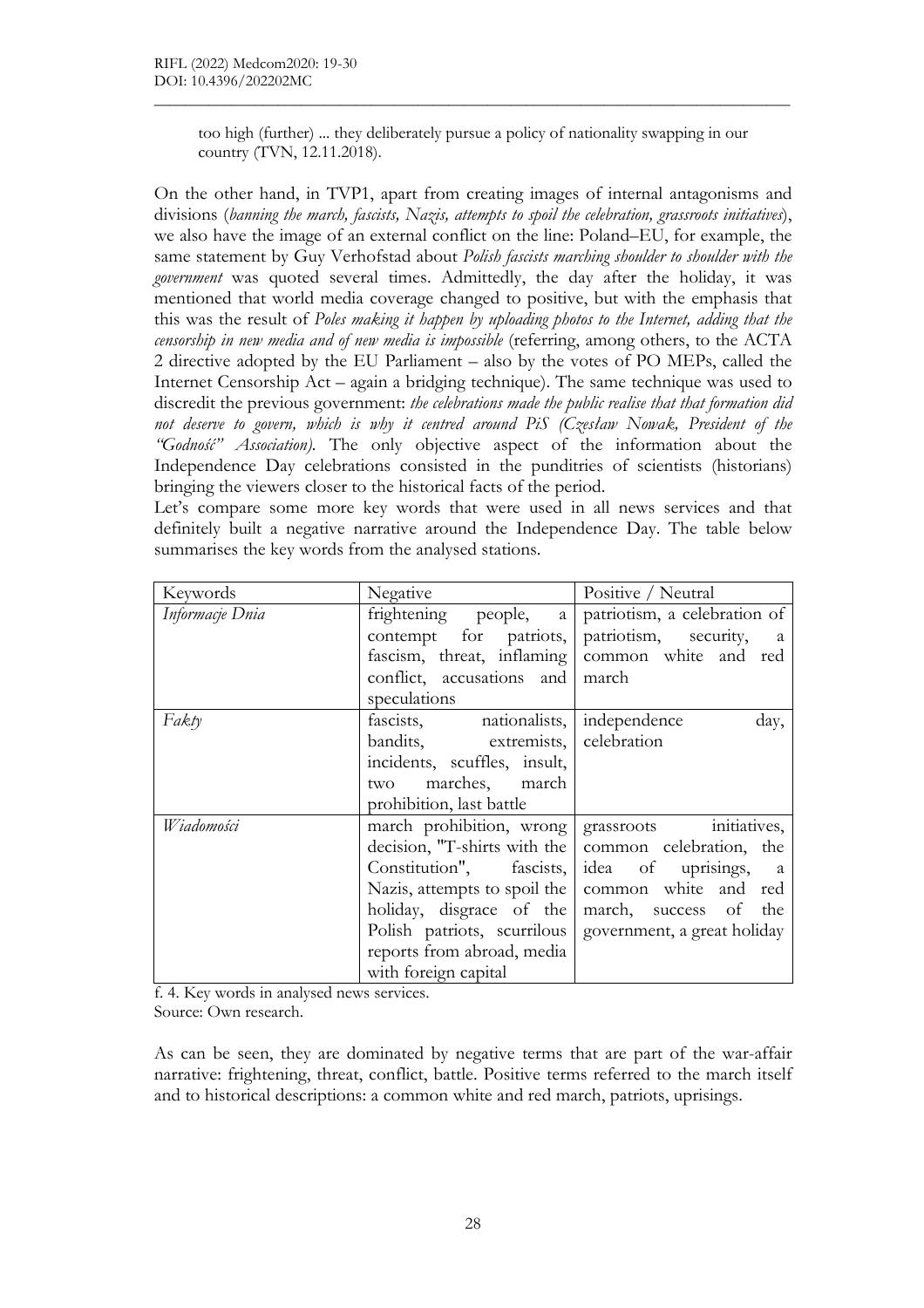## **4. Conclusions**

Each of the analysed news services has a specific program line - imposed by the owner (disposer) of the station, which decides that the information becomes a way of convincing the recipient to take a specific attitude towards the topic under consideration. As proved by the analysis, its scope includes: the selection of topics and materials, as well as their hierarchy ("gatekeeper" and hypothesis of the order of the day) and the selection of experts with a specific world view orientation, who are to authenticate and legitimize the presented vision of reality through their competences (the technique of "authenticating"). Finally, it is the editorial office members who decide which elements of knowledge about reality should be made public and how, and which should be omitted (counter-sepization and sepization). All these elements make that the recipient contact not with reality, but with a kind of information bubble, or its carefully thought-out construct.

\_\_\_\_\_\_\_\_\_\_\_\_\_\_\_\_\_\_\_\_\_\_\_\_\_\_\_\_\_\_\_\_\_\_\_\_\_\_\_\_\_\_\_\_\_\_\_\_\_\_\_\_\_\_\_\_\_\_\_\_\_\_\_\_\_\_\_\_\_\_\_\_\_\_\_\_\_\_\_\_\_\_

The participants of this "media performance" are most often: politicians, scientists, professionals, and publicists selected by journalists as a reliable and important source of knowledge about the world around us. Interestingly, this choice coincides with the viewers' choices. As it turns out, politicians and professionals have exemplarily taken the role of experts as interpreters or mediators between the knowledge and the masses, while scientists and professionals have often been playing also the role of "fast" thinkers". At the same time, each of the stations has invited experts confirming its version of events, positioning the recipient so that he or she adopts the proposed point of view. Most often it comes down to the scheme of "convincing the convinced", because it is rare for people with specific political views to view services of a station with a different world view (the principle of minimizing cognitive dissonance works here). Therefore, we cannot accept the statement that the leading Polish news services are a platform for public debate as true, as the analysis clearly shows that they only present their own vision of reality. It is a one-sided message, in which the viewer may (but does not have to) take an attitude to the knowledge and views contained in the statements of experts, and then discuss them with other actors of social life, but there is no possibility of engaging in polemics with experts.

Summing up, it can be stated that each of the analysed stations has its own policy of making the society aware. They reflect the broadcaster's style, and present and promote its political and ideological sympathies, and therefore they are never an objective presentation, representation, or even a reproduction of social and political reality, but only its highly distorted image, which fits in with the theories of information and risk management, and, based on this, it refers to the management of the masses of their recipients.

## **References**

Alterman, Eric (2000), *Sound & Fury: The Making of the Punditocracy*, Ithaca and London, Cornell University Press.

Bauman, Zygmunt (1995), *Wieloznaczność Nowoczesna. Nowoczesność wieloznaczna*, Warszawa, Polity Press.